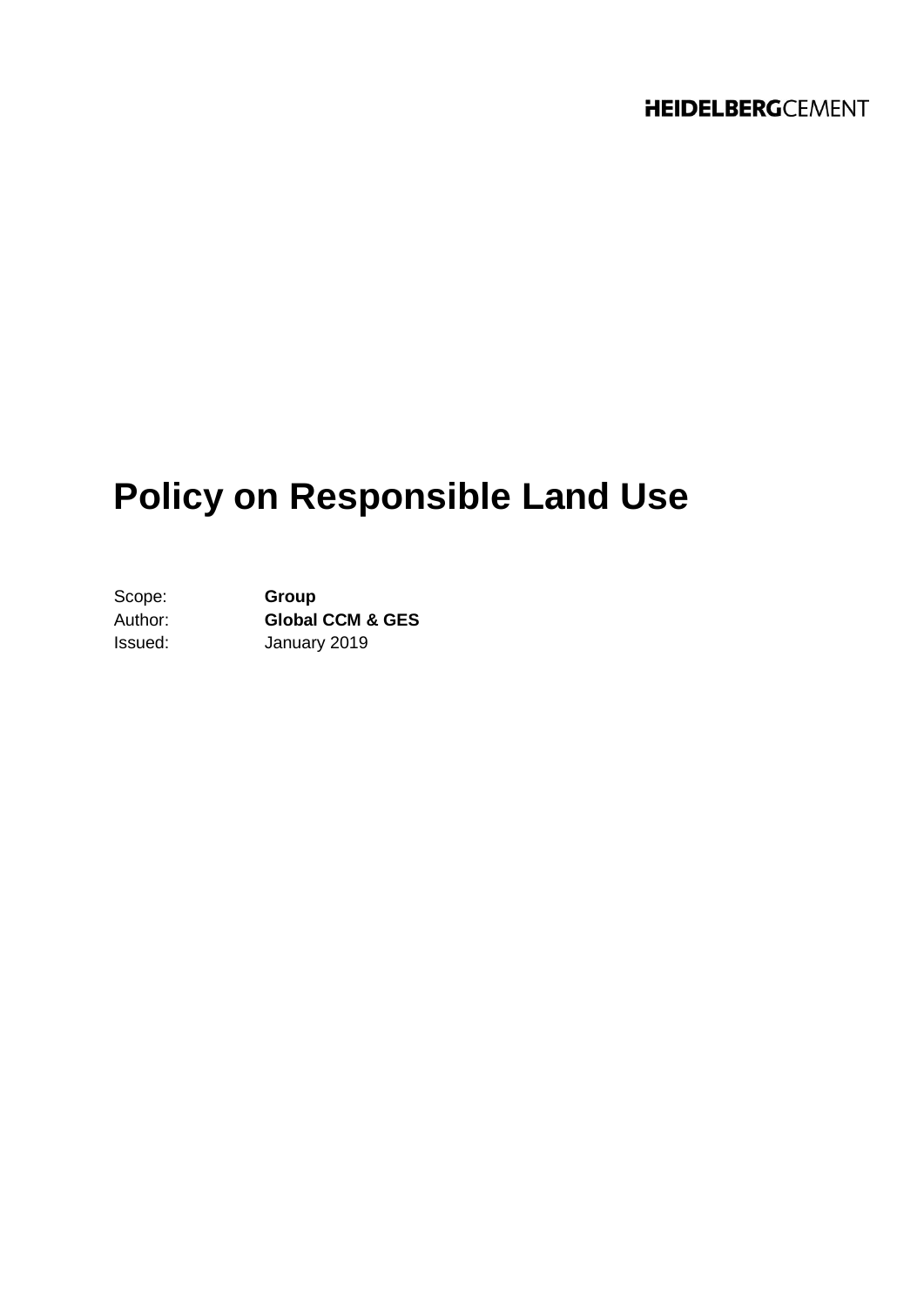## **Table of contents**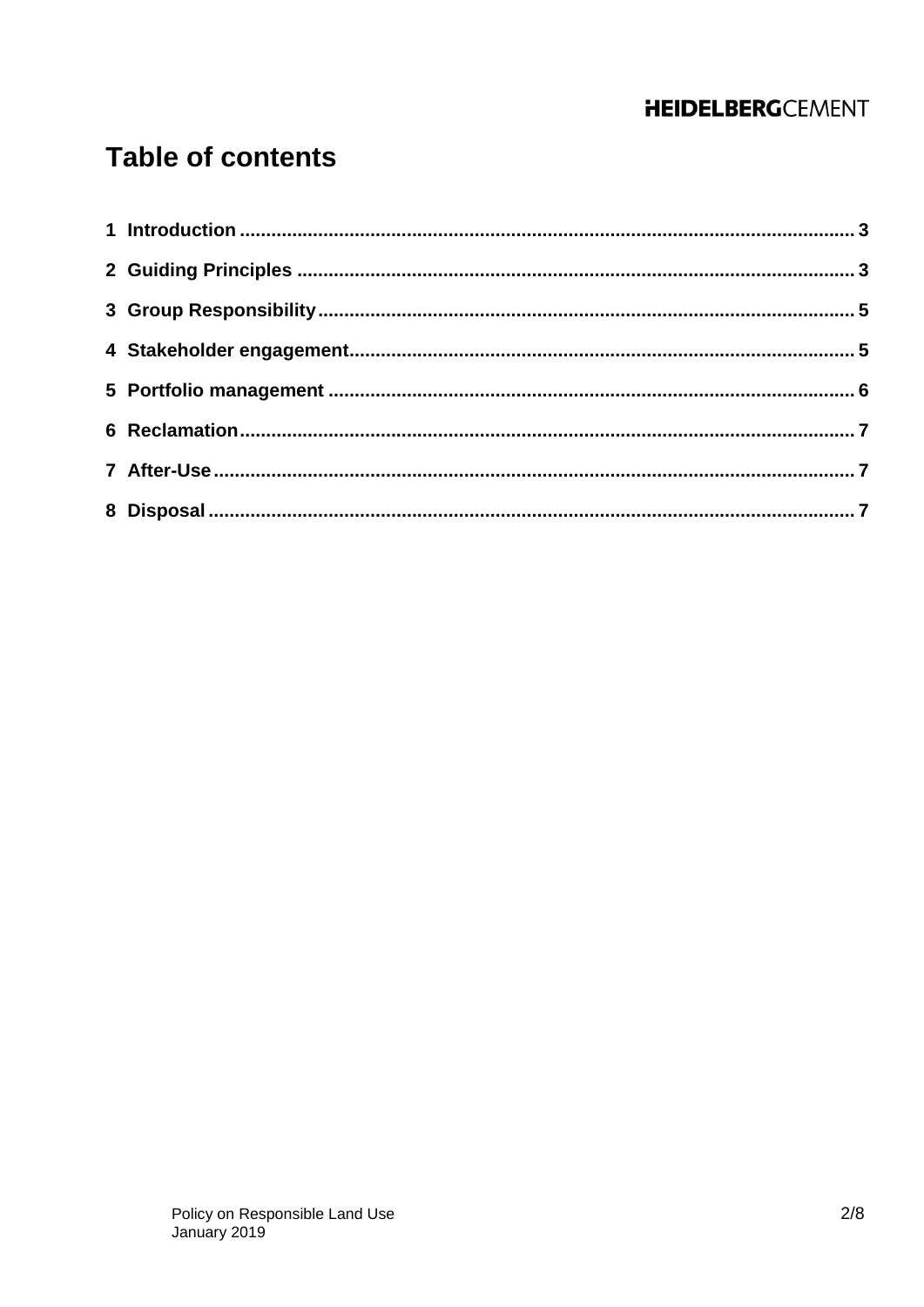### <span id="page-2-0"></span>**1 Introduction**

#### **Policy RLU1: HeidelbergCement recognises the importance of land to support its continued operations, but also recognises the important role that land plays in contributing to sustainability as a resource that supports local environmental, social and economic needs.**

Land is a finite resource for which competition will only increase in the future. Access to land is necessary for societal development and this access and use is typically a process managed through local and national regulatory policies and frameworks.

HeidelbergCement requires land for its core business activities. Land represents a significant asset in the HeidelbergCement Group, comprising both a physical location at which business activities are undertaken and a source of raw material supply to support the majority of those activities. The responsible use and management of land ensures that HeidelbergCement maintains secure legal access and permission to use land.

A structured approach to responsible land use through the "life cycle of land" contributes to:

- identifying land use and management needs at various stages in the life of the site;
- reducing risk and uncertainty associated with land control;
- compliance with legal, regulatory and environmental matters;
- ensuring the efficient use of land as a resource; and,
- optimizing the 'value' of the site, both during and after our use.

This responsible land use policy establishes the principles that HeidelbergCement follows in respect of land management and directly supports our Sustainability Commitments 2030.

### <span id="page-2-1"></span>**2 Guiding Principles**

#### **Policy RLU2: HeidelbergCement is a temporary custodian of land that it occupies and commits to responsible land use and management throughout the period of its control.**

Whether land is owned or leased from others, HeidelbergCement has a responsibility for the effective management and stewardship of land to ensure that it remains a viable resource during its occupation and for future generations. Responsible land management practices support effective environmental protection, efficient use and compliance with all regulatory and statutory controls associated with land use.

HeidelbergCement has in house resources for the management of land, maintains internal guidance, and provides best practice examples to support this important function.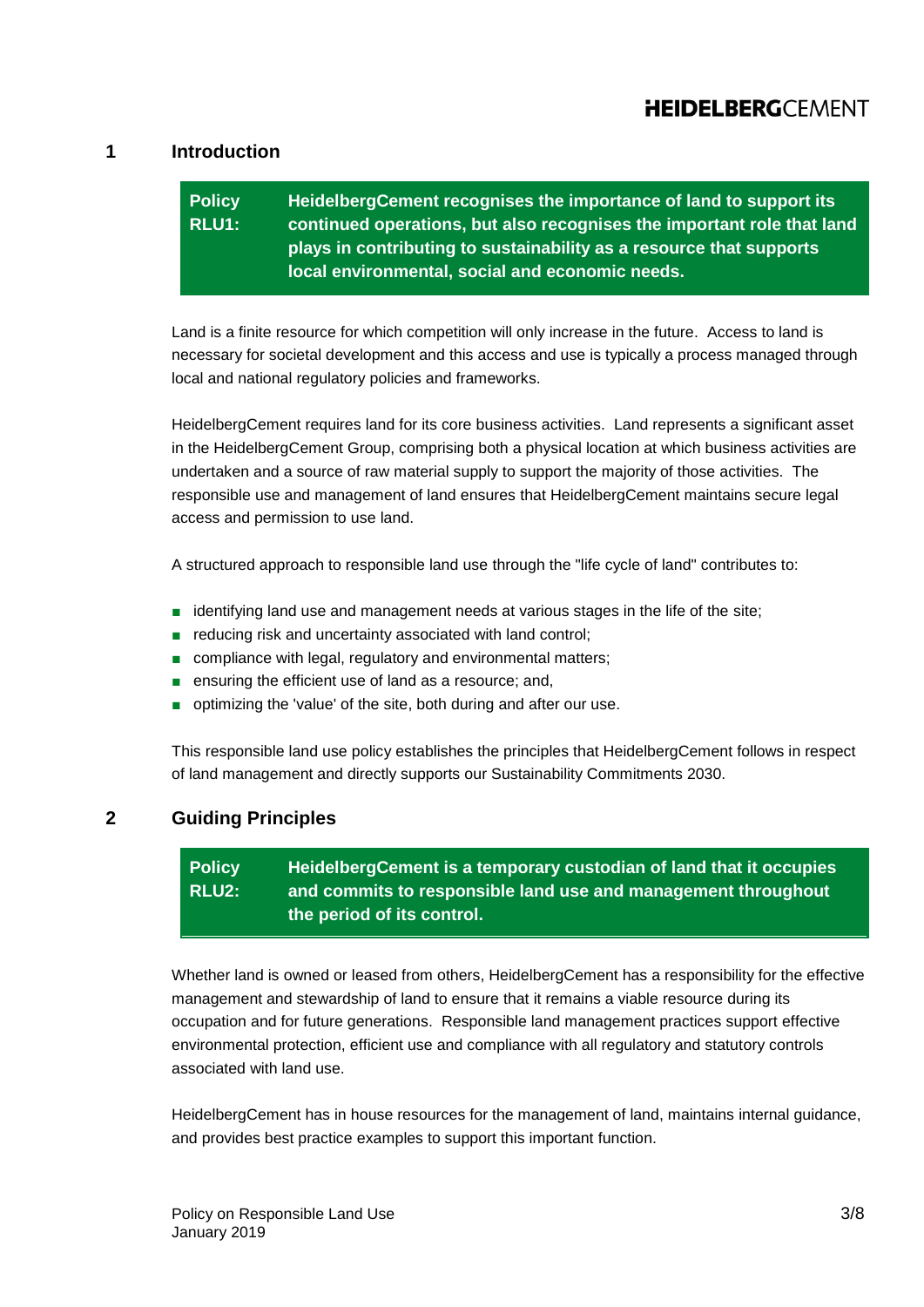#### **Policy RLU2.1: HeidelbergCement occupies and manages land to support its business needs and returns it to a condition that provides the best practical utility and a sustainable after-use.**

HeidelbergCement relies on access to land for its business activities. The locations selected for these activities often reflect a range of considerations, primarily access and proximity to customer markets, and availability and suitability of mineral deposits.

Markets change and deposits used for our business are depleting assets, so inevitably our interests in a particular location may change over time. The period of interest may range from months to many decades. At some point, HeidelbergCement will end its operational use and the land will become available for disposal and subsequent re-use.

To avoid dereliction of the land at the end of its business use, HeidelbergCement includes reclamation and after-use planning as part of its designs for operational use. Reclamation and afteruse planning in the first instance ensures that land is available for the most suitable after-use based on its location, surrounding land use, and environmental, social and economic needs. To achieve acceptable outcomes, HeidelbergCement develops after-use proposals in consultation with local stakeholders and authorities.

#### **Policy RLU2.2: HeidelbergCement actively manages its land use to realise and release tangible and intangible benefits from its land holdings both for the business and for the wider community.**

Each parcel of land is unique with its own intrinsic value. Value derived from any particular piece of land reflects its business use, as well as a broader range of aspects that may or may not directly contribute economically to HeidelbergCement activities.

Value is something more than simply economic benefit, and takes into account social and cultural associations, environmental contribution and interrelation with other adjacent land.

HeidelbergCement, as a commercial entity, has a primary interest in using land to support its business success, a measure of which is economic performance. Reputation, however, is also an important business success factor, which may be enhanced by benefits that can accrue from land such as contributing to wider economic health through providing employment opportunity, conserving or enhancing biodiversity, or creating new development opportunities to support growing populations.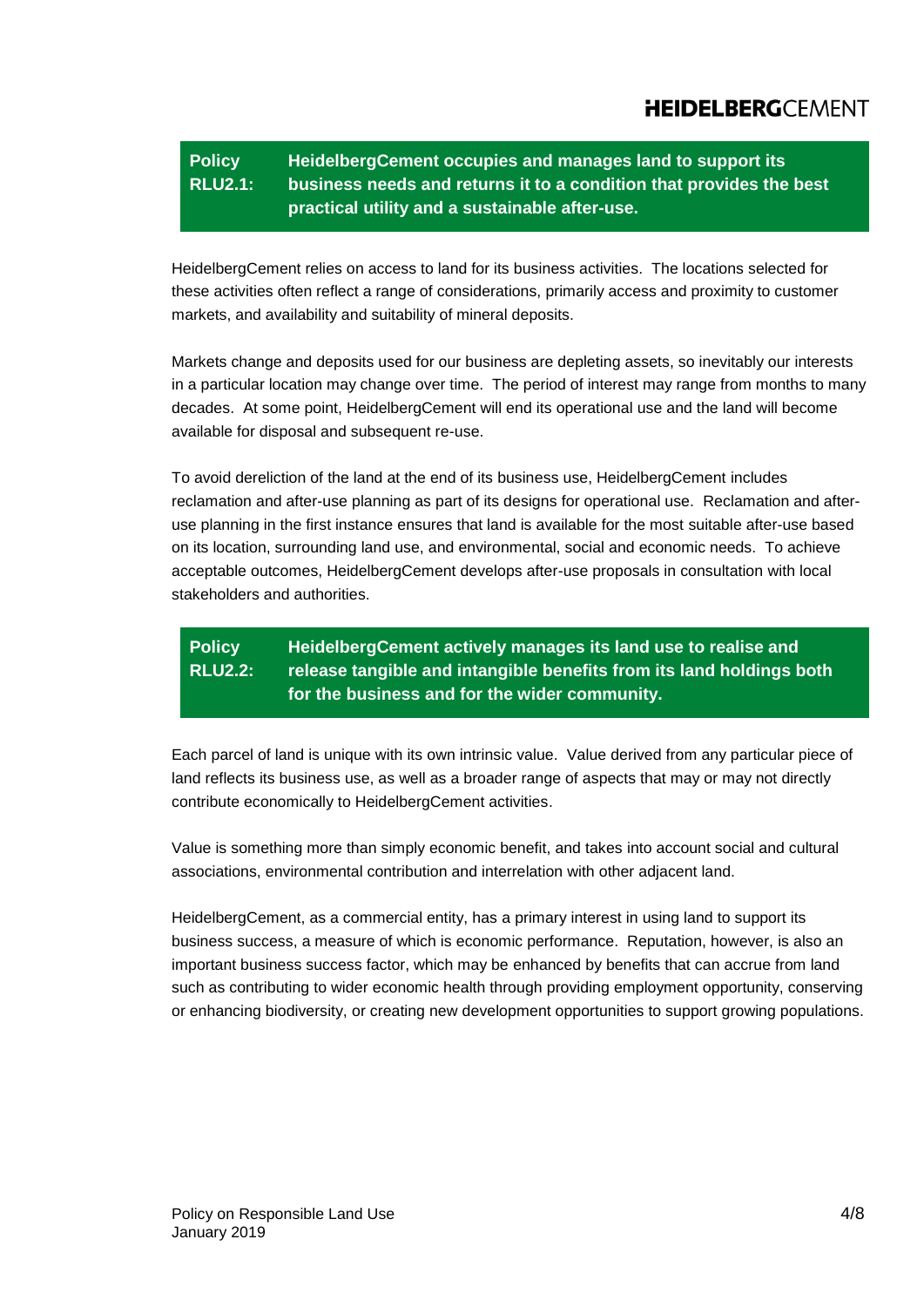#### **Policy RLU2.3: HeidelbergCement maintains a commitment to improve biodiversity on land in its control, as part of its operational land use and after-use proposals.**

Management of land to protect and where possible to enhance biodiversity is a long-standing principle in HeidelbergCement and remains a golden thread running through all land use proposals.

When planning and implementing business activities, we manage our impacts on biodiversity in line with the sequential steps of the mitigation hierarchy, *i.e*. avoid, minimise and mitigate (through habitat creation and offsets where appropriate).

We evaluate opportunities to improve biodiversity at all stages of our land control and this principle forms an important element of responsible land use.

## <span id="page-4-0"></span>**3 Group Responsibility**

#### **Policy RLU3: HeidelbergCement Group functions, business, area and country management teams all contribute to the responsible use of land.**

From strategic planning to operational use, all areas of the business have a responsibility for the effective and efficient use of land.

Regular reviews, monitoring and auditing of the acquisition, use and disposal of land will ensure that the property portfolio is optimized and that land use properly contributes to the overall performance of HeidelbergCement.

### <span id="page-4-1"></span>**4 Stakeholder engagement**

#### **Policy RLU4: HeidelbergCement engages actively and meaningfully with key stakeholders throughout the period of its land control to provide sustainable land uses during and after operations.**

In the context of land management there may be many interested parties, both internal and external. Engagement with these stakeholders is essential to ensure that land use delivers the widest possible benefit.

Community engagement is essential for many sites - particularly quarries - before, during and after our use of the land to maintain good relations and to address the needs of all stakeholders in a balanced way to ensure acceptable outcomes.

We recognize that our operations are often watched critically by our neighbours, so regular and effective community engagement is essential to maintain acceptance during our period of land control and in planning for after-use.

Policy on Responsible Land Use 5/8 January 2019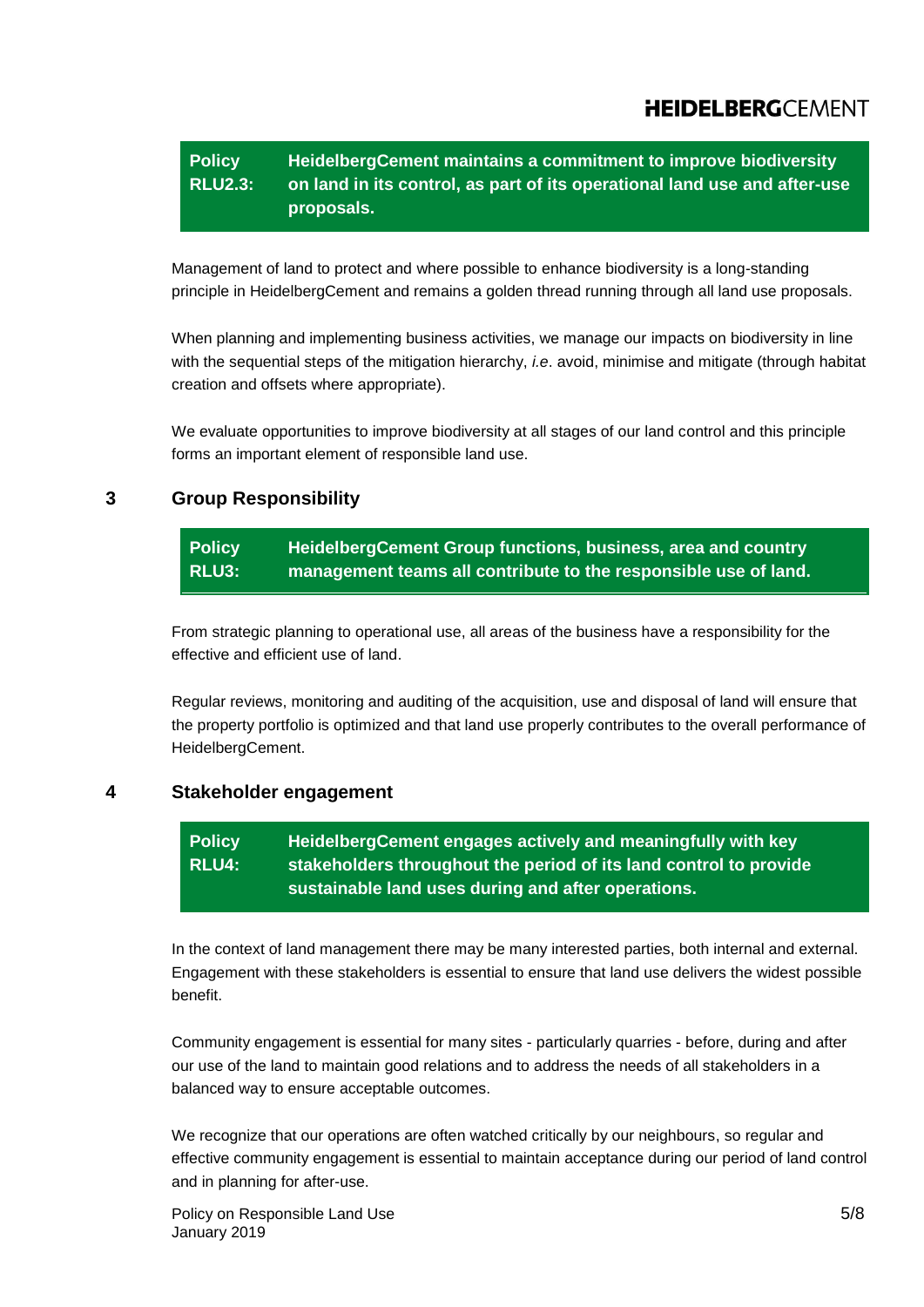### <span id="page-5-0"></span>**5 Portfolio management**

**Policy RLU5.1: HeidelbergCement acquires land only for defined business purposes, and aligned with strategic needs.**

HeidelbergCement does not acquire land speculatively and does not engage in 'land-banking'. All land acquired and retained is justified based on business need.

A separate HeidelbergCement Group Policy on Property Acquisition is available.

**Policy RLU5.2: HeidelbergCement minimizes the need to acquire further land by combining activities at existing locations whenever possible.**

Intensifying land use where legally, environmentally, economically and socially acceptable assists in minimizing land take and reduces the number of operational locations necessary.

#### **Policy RLU5.3: HeidelbergCement minimises its land footprint and liabilities by retaining only those properties necessary for current or proposed future operations.**

Surplus land is any land controlled by HeidelbergCement for which we do not, and will not have, any identified business need. This may include whole sites, or parts of sites.

Regular reviews of the property portfolio identify idle or surplus land, which either is brought back into use, or is released for disposal.

**Policy RLU5.4: HeidelbergCement manages its land to ensure that as much of the area remains in productive use for as long as is possible.**

Land acquired by HeidelbergCement may not be for immediate use, or only part is used initially in the business. Where land is not necessary for immediate use, where possible and where we protect our future interests, we will allow third party access and use subject to legal agreements.

Legal agreements may allow access and use by previous owners (*e.g*. farmers), or for tenants with other (non-conflicting) business uses.

By allowing third party use before we need land for operations, HeidelbergCement ensures that we minimize land competition by displacing activities elsewhere, which may consume more land locally.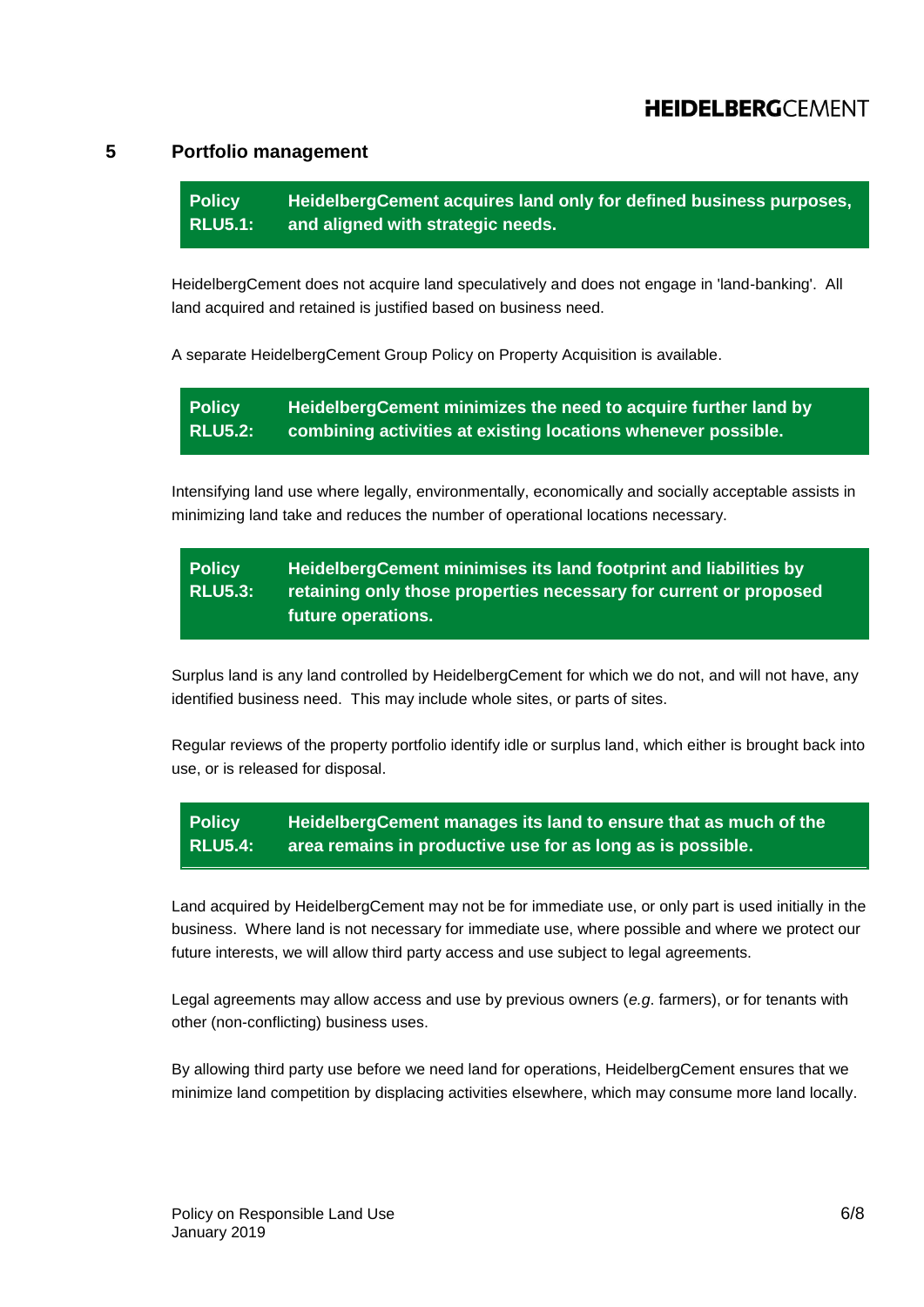**Policy RLU5.5: HeidelbergCement where necessary provides offset or compensation land which is managed to maintain local habitats and biodiversity.**

In some countries, or states, it is necessary to provide compensatory land to mitigate disturbance or loss of habitats associated with our operations. Although not in operational or extractive use, such land is necessary for our business and forms part of our land portfolio.

## <span id="page-6-0"></span>**6 Reclamation**

**Policy RLU6: HeidelbergCement ensures that, where possible, operations include progressive reclamation and release of land for future use throughout its operational life.**

Progressive reclamation of operational areas and, where practicable, phased release for after-use minimises liabilities at the end of our operations and ensures that we do not block access to land that may support the sustainable development of the local area.

## <span id="page-6-1"></span>**7 After-Use**

**Policy RLU7: HeidelbergCement adopts an after-use approach that generates value for all stakeholders by managing risks, mitigating harm and creating opportunities from its land use practices.**

It is self-evident that responsible land use and management, and in particular high quality reclamation and after-use, enhances the reputation of HeidelbergCement thus ensuring continued future access to land, minerals, capital and people and allowing the business to grow. This in itself is a contributor to value for the business.

In addition, from land we create value for the communities in which we operate by providing and supporting access for sustainable future development and use.

## <span id="page-6-2"></span>**8 Disposal**

**Policy RLU8: HeidelbergCement manages its surplus property disposals to ensure operations can continue while returning land to a beneficial after-use as soon as reasonably practicable.**

Disposal represents the end of our interests in land following operational use. Our responsible use of land throughout our period of occupation ensures that the land is released in a condition that supports its beneficial after-use.

A separate HeidelbergCement Group Policy on Property Disposal is available.

Policy on Responsible Land Use 7/8 January 2019